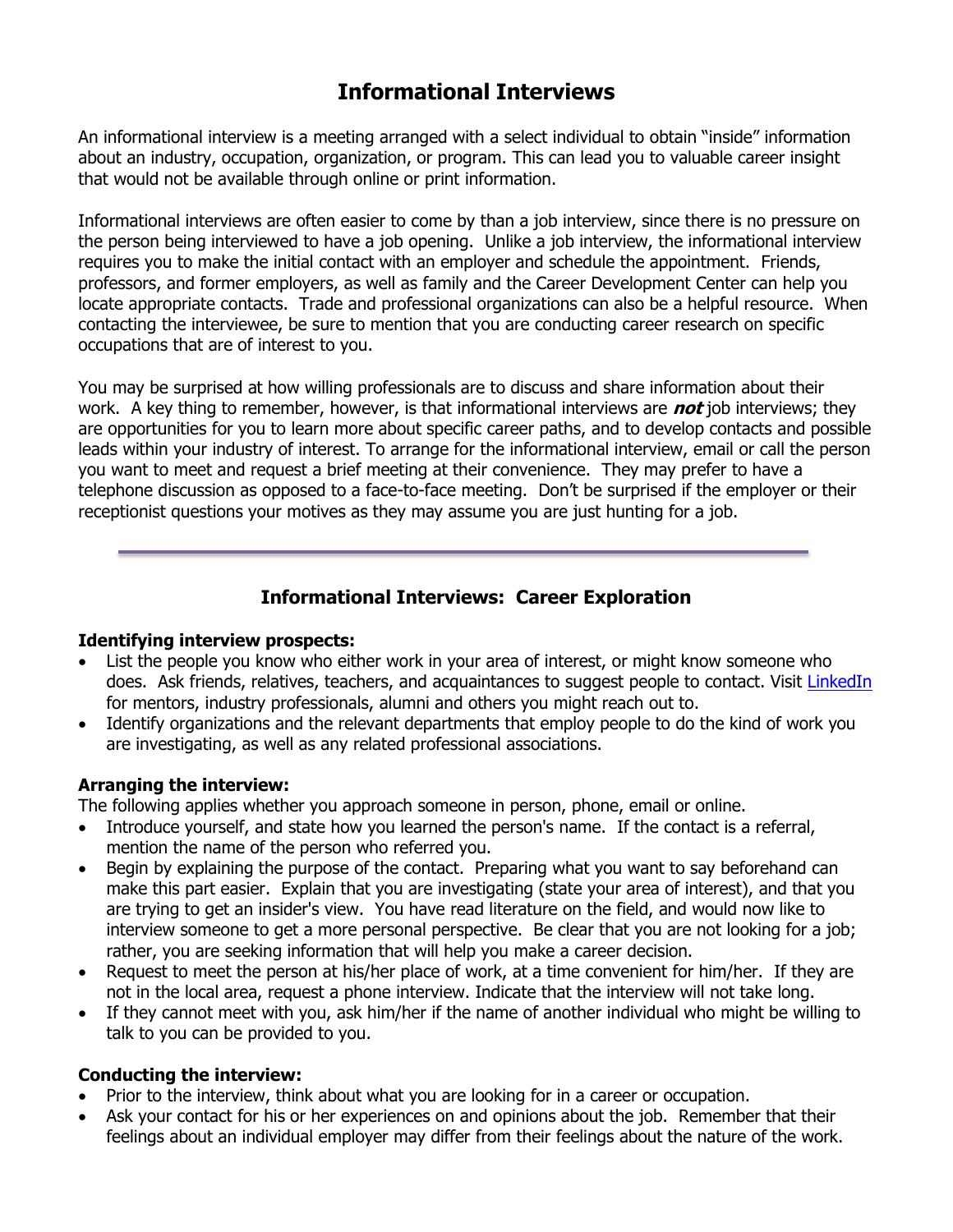- Confirm salary levels in the field.
- Stay alert to your surroundings; would you like to work in that environment?
- Focus on the topic.
- Make sure you explore the negatives as well as the positives.
- It is okay to take notes, but do not copy verbatim what the contact says, and do not use a tape recorder.
- At the close of the interview, ask your contact if he/she can suggest others who might be willing to provide additional information or insight.
- Always remember to send a thank you note. You never know when you will need to talk to your contact again. Hand written thank you cards are still appreciated.
- After the interview, you can compare what you learned with what you are looking for in a career.

#### **Reminders:**

- Read about your area of interest before the interview; this will enable you to ask insightful questions and to acquire more useful information.
- Many people enjoy talking about their work, and will be happy to share some time with you; do not hesitate to call -- you are not imposing.
- Arrange at least three interviews in order to get a balanced perspective.
- Dress for the informational interview as you would for a job interview.
- Respect your contact's time; 20 to 30 minutes is long enough.
- You are interviewing your contacts about their jobs, not for a job.

## **Questions To Consider During Career Exploration**

#### **Getting Started**

- What academic training is most appropriate for someone entering this field?
- What skills are required to enter this field?
- How does one get started in this type of work?
- What factors are hiring decisions in this field based on?
- What personality traits/ characters are valued by employers in this field?
- What are the typical entry-level positions?
- What are typical entry-level salaries?
- What professional associations are connected to this field?
- How does one find out about job openings?
- In which regions are the best opportunities for employment?

### **The Nature of the Work**

- What are the typical responsibilities of workers in this occupation?
- What is an average day on the job like?
- What is the typical work environment like?
- What are the major frustrations in this line of work?
- What are the greatest rewards in this field?
- Are there many opportunities to work independently?
- Will it be necessary to supervise other workers?

### **Lifestyle Considerations**

- Is travel or relocation common in this field?
- How much flexibility is there regarding dress, hours, vacation, etc.?
- Is evening or weekend work often required?

### **Future Considerations**

What are the opportunities for in-service training/professional development?